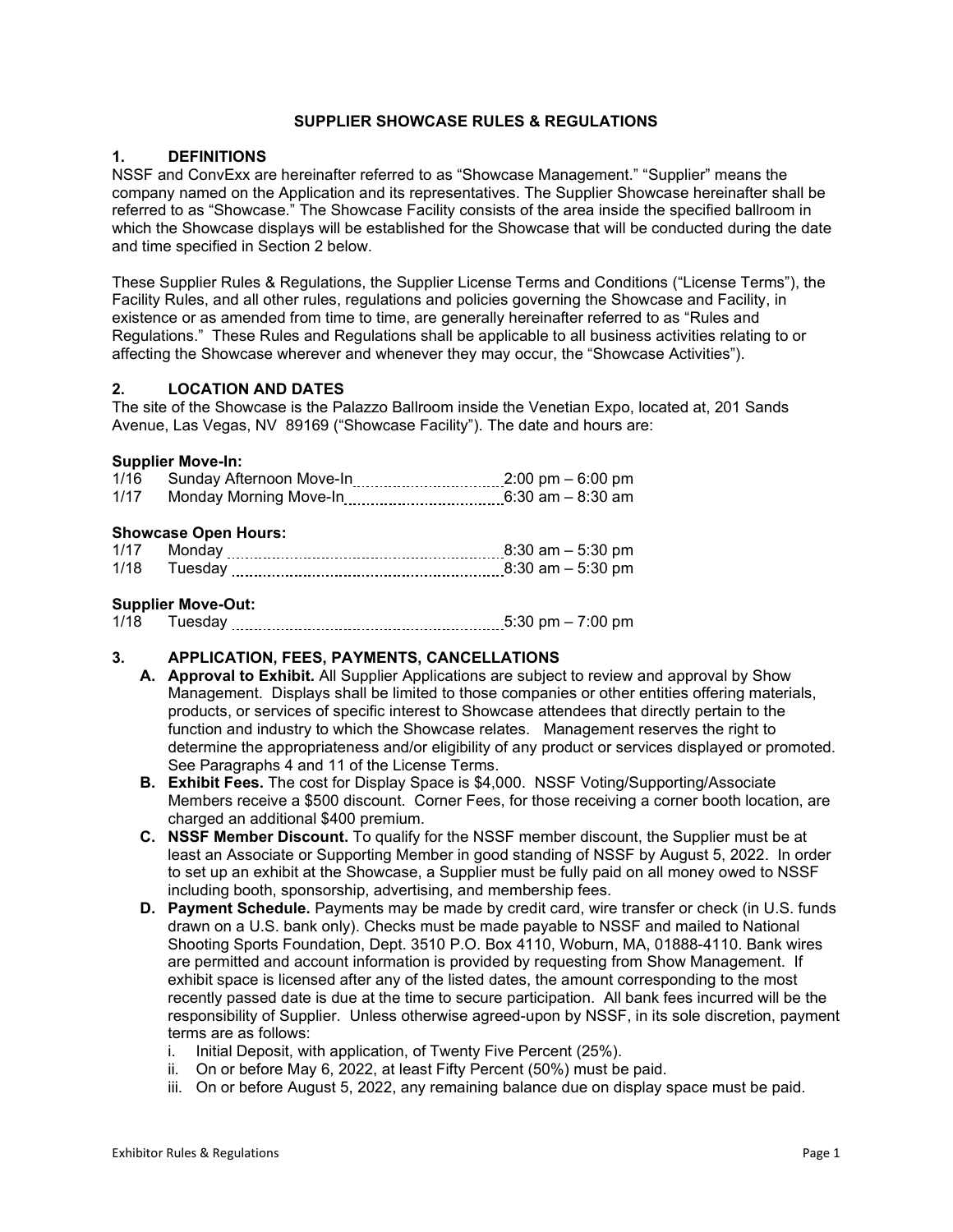- **E. Sponsorship/Advertising.** All advertising insertion orders must be paid in full prior to the installation of Supplier's display and are non-cancellable and non-refundable. No credits will be given for advertising paid for but cancelled. In the event Supplier withdraws or cancels its participation in the Showcase, Supplier shall be responsible for full payment of all advertising. Management reserves the right to reallocate such advertising space at its discretion. All advertisements are subject to approval by Management. Supplier agrees that Management shall not be liable in the event of any errors or omissions in advertising or in any promotional material. Management reserves the right to offer new products or positions throughout the show cycle.
- **F. Refunds Due to Supplier's Cancellatio**n or Withdrawal. Cancellation by Supplier must be made in writing to Show Management. The issuance of refunds is subject to the sole discretion of Show Management. If approved, the refund schedule below shall apply. Refunds are calculated from the date that written notification of cancellation is received by Show Management. Refunds and liquidated damages are based on full exhibit space fee and not the deposit. Show Management shall not be liable for interest on any amount refunded. Supplier is responsible for any fees associated with cancellation from the Showcase. Refunds cannot be applied to exhibition at future Showcases and any amounts rolled over from the 2021 SHOT Show are not eligible for refunds due to cancellations, withdrawal or downsizing by Supplier.
	- a. Effective following Supplier's application for booth space, through May 6, 2022, Show Management shall retain 25% of the booth fee of each space canceled, as liquidated damages.
	- b. Beginning May 7, 2022, through August 5, 2022, Show Management shall retain 50% of the booth fee of each space canceled, as liquidated damages.
	- c. No refunds are given after August 5, 2022, for any reason whatsoever, even if the Show is sold out.

# **6. SPACE ASSIGNMENT**

- **A. Space Selection Process**. Suppliers that submit the Rental Agreement by January 21, 2022, will retain the right to renew their booth location from the 2022 Showcase; provided however, Suppliers have the ability to request new booth location during the space selection process for the 2023 Showcase. After the published deadline for submitting the Rental Agreement, the Exhibit Space Selection Order will be completed to determine each company's selection time, including those requesting alternate space and those will be included in space selection even though they have a booth predetermined based on their 2022 Showcase location. Selection times are assigned in the following order:
	- i. NSSF Patron Members by priority points
	- ii. NSSF Supporting and Associate Members by priority points
	- iii. Non-members by priority points.
- **B.** The Exhibition's priority point system is designed to recognize Suppliers that support the Showcase by offering them priority in the selection and assignment of booth space. Priority points are accumulated based on the number of consecutive Showcases a Supplier participates, and the timely payment of Exhibition fees and costs. All Exhibition priority points are retained by a Supplier from year to year provided the Supplier has exhibited in every consecutive show. If a Supplier cancels or withdraws from a Showcase or misses a Showcase, the Supplier shall forfeit all priority points accumulated up to and including the current Showcase, with the exception of the 2021 Show, for which Suppliers who did not cancel prior to the cancellation announcement were awarded 1 participation priority point. Show Management shall have sole discretion to penalize Suppliers who violate show rules including by stripping them of priority points. While Show Management will make every effort to accommodate a Supplier's booth preferences, the awarding of Supplier priority points and assignment of booths (including relocation requests) are at Show Management's sole and absolute discretion. Show Management may consider, but will not be bound by, a Supplier's priority points or a Supplier's booth requests. Show Management may suspend or discontinue the space selection process and/or modify space selection rules at any time. The method of determining space assignment is established by Show Management and may be changed from time to time without notice to suppliers in order to accommodate that which Show Management determines as being in the best interest of the Show.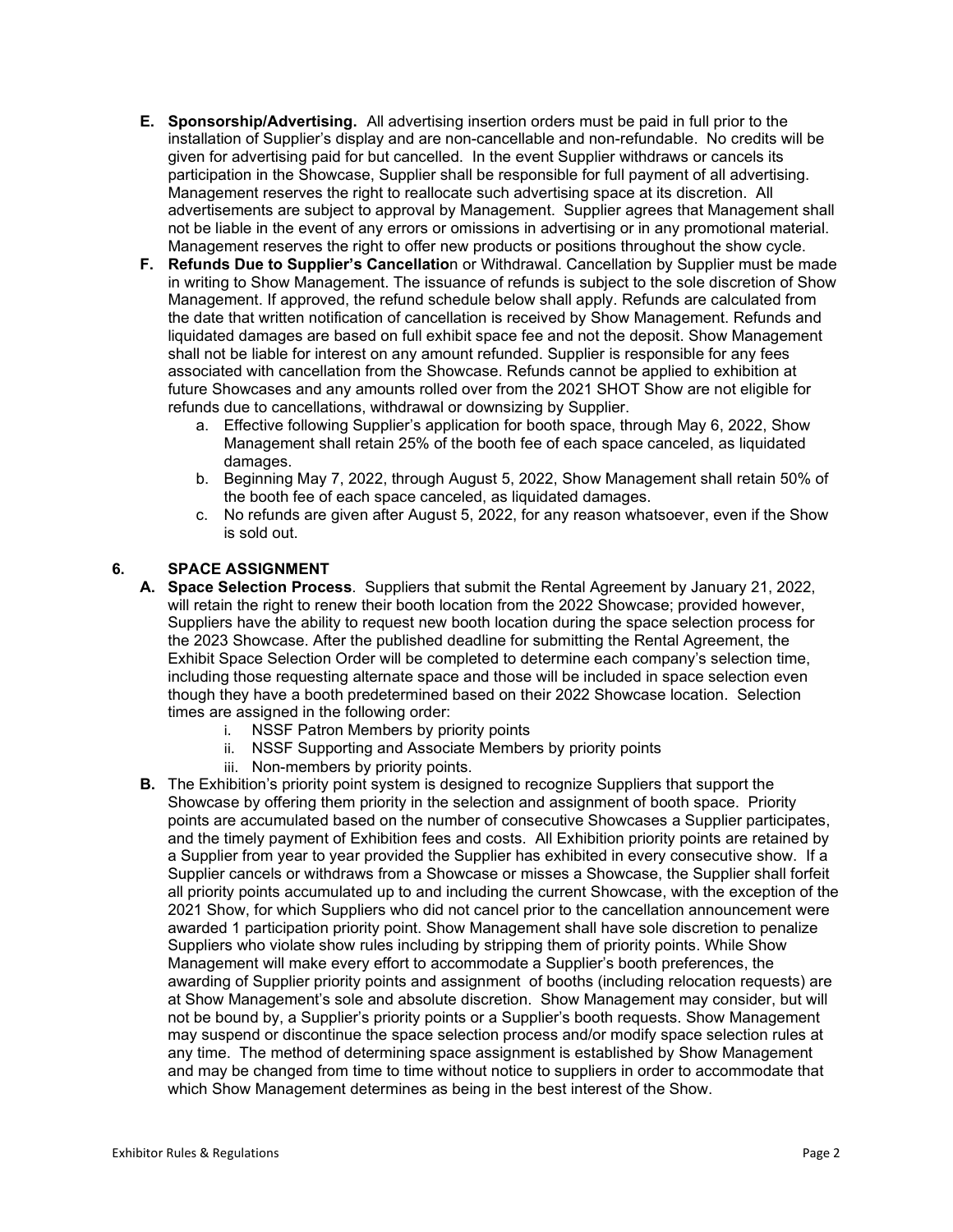- **C. Floor Plan.** Show Management reserves the right to rearrange Suppliers or adjust the floor plan to accommodate the best interest of the Showcase. The floor plan maintained by Show Management shall be the official floor plan. Changes may occur at any time to accommodate Showcase needs.
- **D. Sharing or Subletting Booth Space.** See paragraph 12 of the License Terms.

## **7. OPERATION AND CONDUCT**

- **A. Suppliers and Supplier Representatives. Suppliers and** Supplier Representatives shall comply with all applicable Showcase rules concerning their conduct, including the following rules:
	- i. Suppliers and Supplier Representatives must confine their activities to their display space and may not engage in solicitation or promotional activities outside their area.
	- ii. Suppliers and Supplier Representatives may not enter the exhibit space or loiter in the area of another Supplier without permission from that Supplier, and at no time may anyone enter a display area that is not staffed.
	- iii. Suppliers shall not photograph or video an exhibit or product of another Supplier.
	- iv. Suppliers may not harass, antagonize another party or engage in any disruptive, objectionable or illegal activity.
- **B. Attire.** All Suppliers and Supplier Representatives must wear appropriate apparel at all times. Business or business casual attire is recommended. Clothing shall be respectful to fellow attendees. Clothing shall not contain any message that may be considered offensive or contain nudity, profanity, sexual innuendo/suggestion. In addition, clothing and accessories should not promote negative ethnic or racial commentary, or hatred or violence in any form.
- **C. Suitcasing/Outboarding**. Showcase Management considers "suitcasing" and/or "outboarding" to be unethical business conduct and strictly prohibits both practices at the Showcase. "Suitcasing" refers to the parasitic business practice of companies or persons who gain access to the Showcase as attendees but "work the aisles" from their suitcase (briefcase), soliciting business from other attendees and Suppliers. "Outboarding" refers to non-exhibiting companies who set up exhibits or events at off-site locations during the period of the Showcase, such as hotel hospitality suites or nearby restaurants, and encourage attendees to leave the Showcase and spend time with them. The only legitimate place to conduct business during the Showcase is within a contracted exhibit space on the Showcase floor. Only registered Suppliers and sponsors of the Showcase are allowed to conduct hospitality events during the period of the Showcase. Hospitality functions away from the Showcase Facility shall not open before 5:30 p.m. Exhibiting companies are encouraged to protect their investment by reporting actual or suspected violations of the Supplier's suitcasing/outboarding rules immediately to Show Management.
- **D. Booth Noise.** Music or noise emitting from the exhibit space cannot exceed 75 decibels. Exhibitors receiving requests from Show Management to reduce the music volume or noise level must conform immediately to the request or be subject to having the power to the sound system disconnected. If after receiving a second warning that they are in violation, the power to the sound system will be disconnected for the remainder of the day. If there is a third violation, the power will be disconnected for the remainder of the Show.
- **E. Promotional Activities & Items**. Management retains sole discretion to approve, control, or prohibit what, where and when promotion activities may occur and the types of promotional items that may be distributed. Suppliers should be mindful of TSA's list of prohibited items when selecting promotional giveaways. The right to distribute or broadcast advertising, marketing and promotional information and items of any nature in Exhibition hotels during the Exhibition is reserved to Show Management. Supplier shall not independently engage in or make arrangements with the Facility or Exhibition hotels to conduct such activities. Any information or items to be distributed or broadcasted are subject to separate license issued by Show Management in its sole discretion.
- **F. Objectionable Exhibits.** Showcase Management reserves the right to restrict exhibits which are objectionable because of noise, glaring or flashing lights, conducted activities, method of operation, or any other reason, and also to prohibit or evict any exhibit which in the opinion of Show Management detracts from the general character of the Exhibition or jeopardizes its safety, at Supplier's sole expense. This reservation includes persons, things, conduct, printed matter or anything Show Management judges to be objectionable in its sole judgment. In the event of such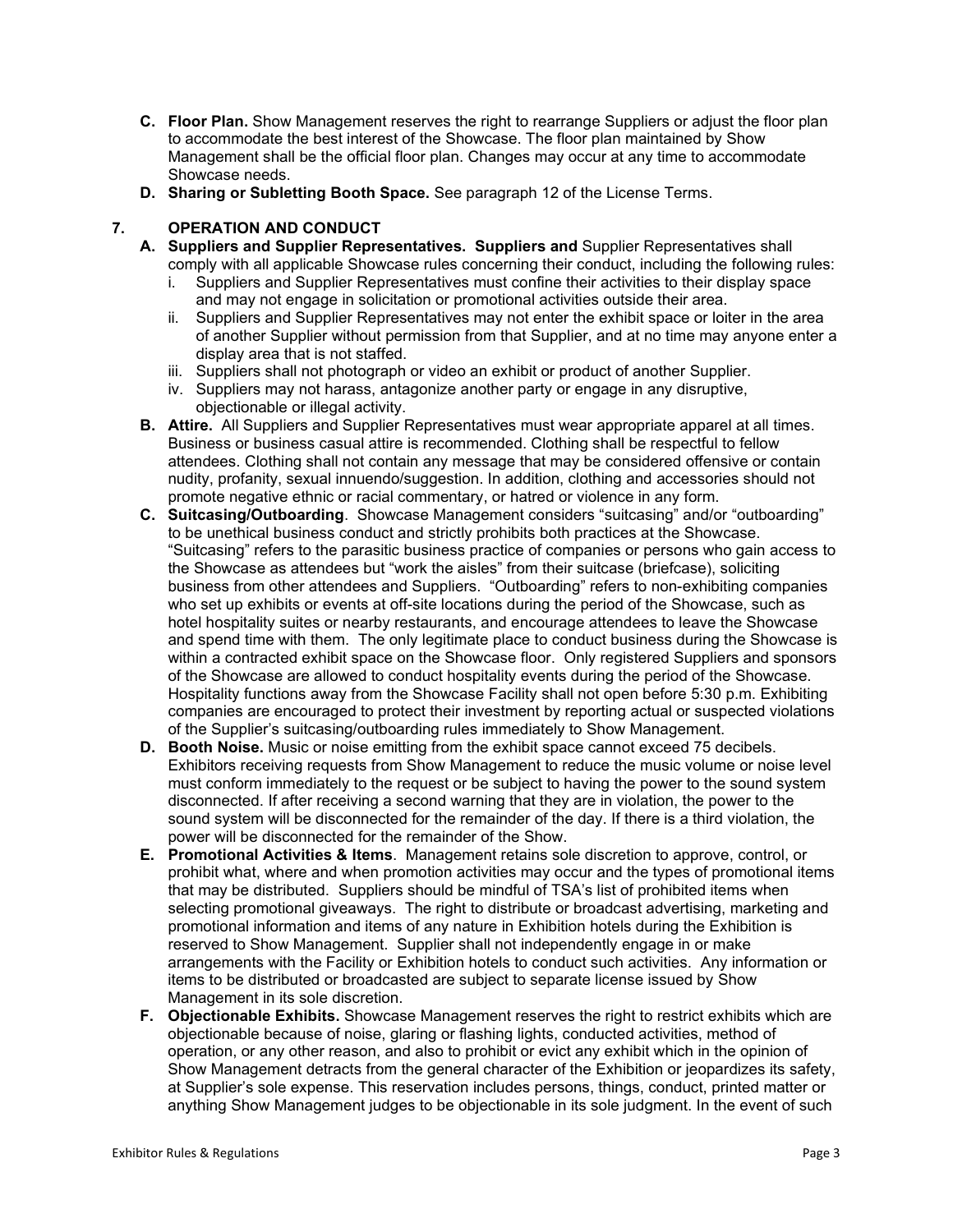restriction or eviction, Show Management shall not be liable for any refunds or reimbursements of any amount paid to the Showcase or third party. Supplier hereby expressly waives any right and all claims, actions or demands for damages, costs and expenses, including without limitation, legal fees, lost profits, and costs of goods sold, against the Facility, Show Management, their directors, officers, employees, contractors and/or other authorized representatives for such restriction or removal.

- **G. Business Licenses, Permits, and Authorizations**. See Paragraph 13 of the License Rules.
- **H. Food and Beverage.** Alcoholic beverages may not be served within a Supplier's space without written consent from Show Management. The official Facility caterer must provide food and/or beverage items served within a Supplier's space.
- **I. Insurance.** See Paragraph 20 of the License Terms.
- **J. Prohibited Equipment / Materials / Chemicals.** Supplier will not put up or operate any engine or motor or machinery on the premises, excepting normal equipment utilized to set up and dismantle exhibits, or use or store oils, burning fluids, camphene, kerosene, naphtha or gasoline for either mechanical or other purposes, or any agent other than electricity for illuminating purposes.
- **K. Hazardous Materials.** Harmful or noxious odors or fumes must be negligible and contained within the display. Hazardous materials are prohibited unless approved in writing by Show Management. Supplier is responsible for the proper care, handling, security, removal, and disposal of all hazardous materials entered upon Facility premises by Supplier, as required by current Environmental Protection Agency or other applicable standards in effect at the time of occupancy. Disposal of hazardous materials or toxic waste must comply with all city, state, and federal laws.
- **L. Damages.** See Paragraph 14 of the License Terms.

### **M. Intellectual Property Rights.**

- i. The "SHOT Show<sup>®</sup>," "SHOT<sup>®</sup>" and "Shooting, Hunting and Outdoor Trade Show" names, logos and images are trademarks or registered trademarks of the National Shooting Sports Foundation, Inc. Subject to the SHOT Show Trademark Branding Guidelines, Supplier is granted a non-exclusive, royalty-free, revocable license to use these trademarks in their advertising and marketing materials, including websites, to promote their exhibition participation through the last date of the exhibition to which this License pertains. SHOT Showcase Trademarks shall not be used on any items for sale or distributed in exchange for other consideration or in any manner that expresses or implies that the Exhibition or Management endorses, sponsors or otherwise supports Supplier's activities. Use of SHOT Showcase Trademarks by licensees and other authorized parties shall adhere to the following rules: (a) SHOT Showcase Trademarks shall only be used in the form and manner as prescribed by the NSSF. See accompanying Style Guidelines For Use of the SHOT Showcase Trademarks; (b) SHOT Showcase Trademarks should always bear the correct trademark symbols (®, SM, TM); (c) When using a SHOT Showcase trademark, the appropriate symbol should appear after the first and most prominent use of the mark. If the trademark is repeated several times, it is not necessary to continue using the symbol with the trademark; SHOT Showcase Trademarks shall not be used in any manner that expresses or implies, or could be construed to express or imply, that the NSSF or the SHOT Showcase is affiliated with or endorses, sponsors, certifies, or otherwise supports third party products, services, or opinions; and (e) SHOT Showcase Trademarks should not be used in any manner that might harm the NSSF's reputation or goodwill or the NSSF's ownership rights in the SHOT Showcase Trademarks.
- ii. Management is firmly committed to the laws prohibiting counterfeiting and infringement of the intellectual property rights (e.g., copyrights, trademarks, trade dress, patents, etc.) associated with the products and services that Suppliers display. In the event it is determined by either Management or a court of competent jurisdiction that an Supplier or attendee has violated third party intellectual property rights, the Supplier or attendee will risk immediate removal from the Exhibition and exclusion from future exhibitions, in addition to any other sanctions Management may impose in its discretion or as permitted by law.
- **N. Lotteries, Contests & Games of Chance.** The operation of games of chance during the Showcase, including sweepstakes, raffles, drawings, contests, lotteries; gambling or gaming devices; or tournaments, pools or wagering, whether real or simulated is permitted only to the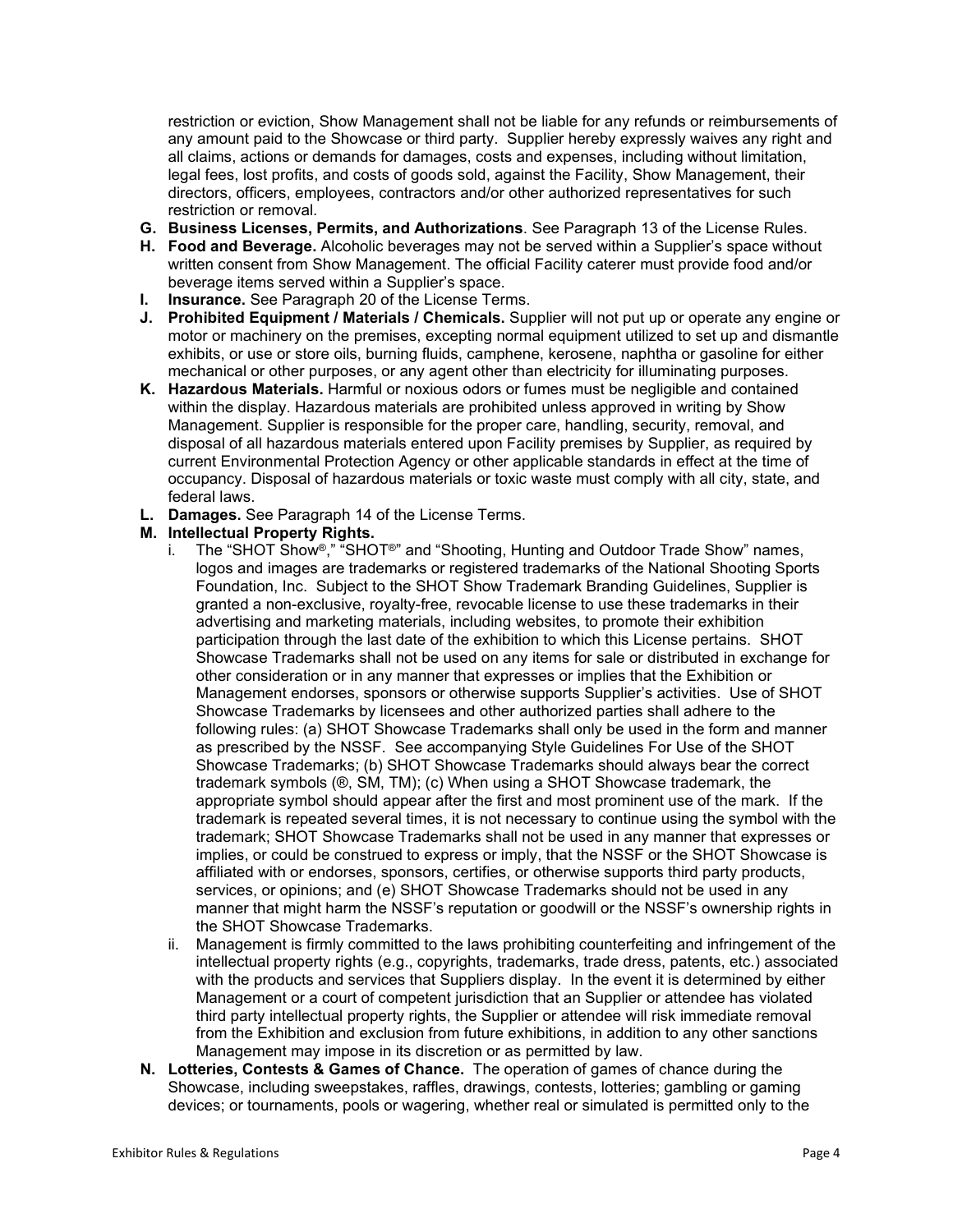extent allowed by applicable state and local laws where the Exhibition takes place and only within the confines of a Supplier's booth. Games of chance conducted by Supplier prior to the Showcase shall comply with Showcase attendee admission and eligibility requirements and rules prohibiting the transfer of Showcase badges. Suppliers are responsible for all logistics involved with the organization and operation of their games of chance or other promotion, including, without limitation, collecting entries and notifying winners.

**O. Over-The-Counter Sales.** In a concerted effort to dissuade consumers and ineligible persons from entering the Showcase, Suppliers are not permitted to conduct the selling of products for delivery at the Showcase, with the sole exception of wholesale transactions where entire inventories are sold to retailers for delivery after the Showcase closes. Selling samples whereby money is exchanged for product onsite, or soliciting donations in return for goods, is strictly prohibited. Orders may be taken for future delivery. Product inventory in booths must be of an amount utilized for display only and may not be for delivery or resale at the Showcase.

### **P. Photography/Video/Recording.**

- i. No photography, videotaping, or other recordings (collectively, "Photography") of the Showcase is allowed except by those with valid media badges or as otherwise stated in this paragraph. All photographic rights for the Exhibition are reserved to Management.
- ii. From time to time, photographs, videos, filming and/or other recordings ("Photography") may be made of the Exhibition by Management or third parties contracted by Management, which may capture the image, voice, likeness and activities of Supplier and Supplier Representatives, as well as the presentation of Supplier's booth, products, displays and intellectual property ("collectively, "Supplier Images"). Suppliers may not hinder, obstruct, or interfere in any way with such Photography whether by Management or others working on Management's behalf, and in consideration of being allowed admission into the Showcase hereby consent to Management's Photography and use of Supplier's Images for any reasonable commercial purpose. Supplier grants Management and others contracted by Management a non-exclusive, royalty-free, irrevocable, worldwide license to use Supplier Images and assigns all rights, including the copyright, in any materials created by or on behalf of Management incorporating Supplier Images without further payment or other consideration.
- **Q. Service Animals.** The use of animals for marketing products or services is prohibited at the Showcase. Only properly identified on-duty ADA recognized service animals or Mil/LE/Fire K-9 are permitted at the Showcase, and absolutely no corporate branding is permitted on the service animals aside from identification relating to its recognition as a service animal. Only service dogs which are trained to do work or perform tasks for the benefit of a qualified individual with a disability are permitted. Emotional support animals are not permitted at the Showcase.
- **R. Virus Safeguards.** Suppliers may be required to design and account for cleaning and separation safeguards for the protection of all participants at the Showcase, including a possible requirement to wear masks, to be determined in the sole discretion of the Facilities and the local government authorities. A separate link and instructions will be regularly updated on [www.shotshow.org](http://www.shotshow.org/) of such requirements as it may change throughout the year.
- **S. Sponsorships & Outside Activities.** Sponsorships and activities taking place outside a Supplier's booth or outside of the exhibit halls may have rules or guidelines different from those contained in these Supplier Rules & Regulations. Unless explicitly stated to the contrary in any sponsorship agreement between such sponsor and Show Management, the terms herein shall govern the rules applicable to such activities.
- **T. Child Policy.** No one under the age of 16 (including infants) shall be admitted on to the show floor. This policy applies to all show attendees including attendees, exhibitors and media. Daycare is not provided.
- **U. Remote Controlled Transport Devices.** The use of drones, UAV's, hoverboards, wheeled transport devices, remote controlled vehicles and similar devices are strictly prohibited on the show floor (except for mobility devices required by persons with disabilities). The Showcase has undertaken reasonable efforts to ensure that the Showcase will be a safe environment for all visitors, and the prohibition on these devices is consistent with the standards and practices for general safety.